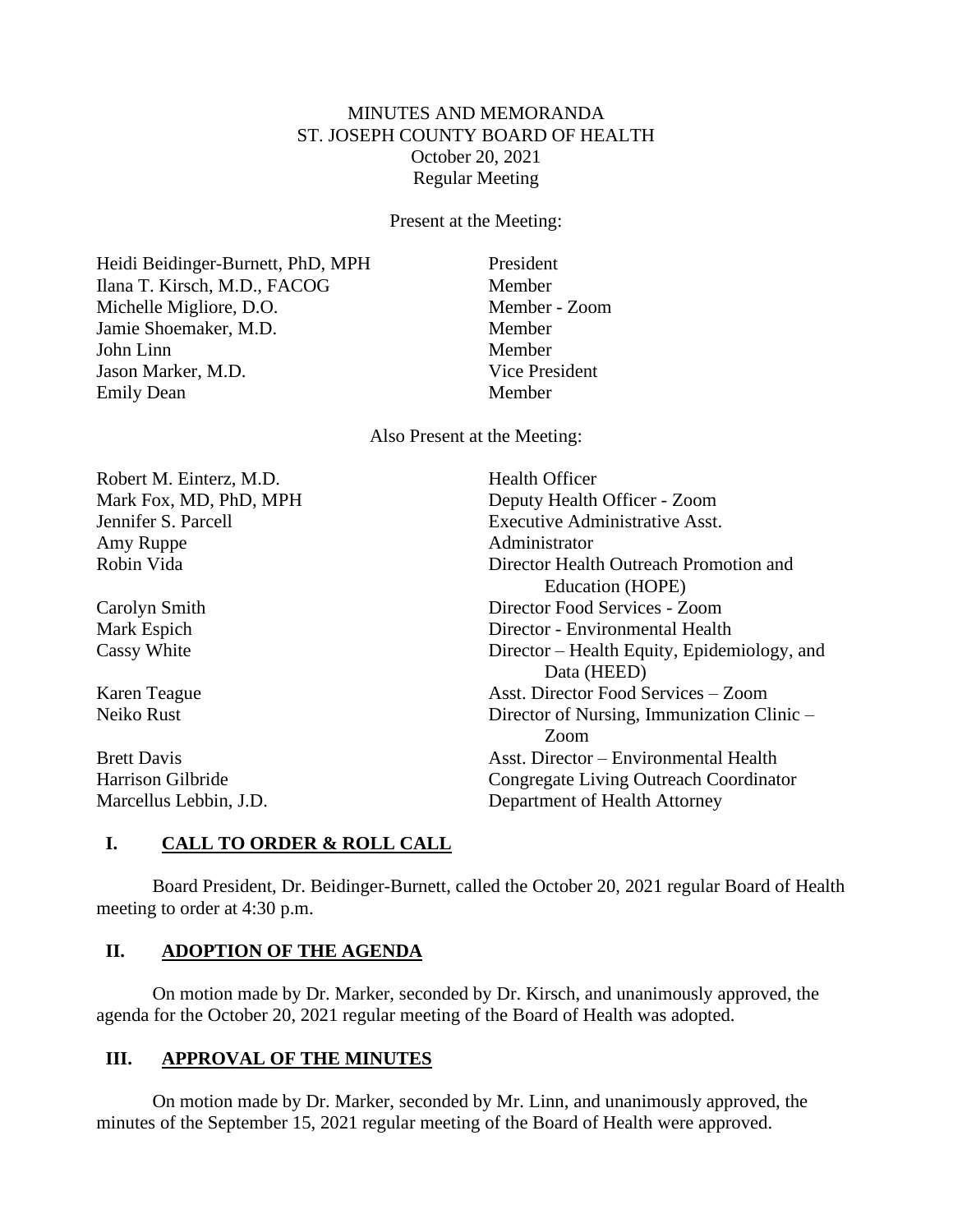### **IV. BOARD PRESIDENT ANNOUNCEMENTS**

Dr. Beidinger-Burnett recognized Dr. Marker for receiving the Boundary Breaker Award.

#### **V. Heath Officer Remarks**

Dr. Einterz noted that he just returned from Washington D.C. where he had the opportunity to visit his new Grandson and see firsthand the positive impact the twelve (12) weeks of paid leave had on the family.

Dr. Einterz then noted that the department continues to run smoothly through the COVID-19 Delta uptick and that there were three (3) items not in the Health Officer's Report.

First, the electronic medical records system implementation is put on hold. It was discovered that the system does not communicate with the vaccine clinic software and that a workaround would be costly.

Second, the Michiana Health Information Network was terminated abruptly. The network was acquired by another, larger, network. The Department of Health was aware talks were underway between the networks and the Heath Department had been assured a smooth transition should the acquisition move forward. Contrary to those assurances the Department of Health was not notified when the transition took place and it lost access to all data without notice or warning. Once the Department of Health lost access it made contact and was given a contract to join the new network, which the Department of Health promptly reviewed and returned. That contract is still being reviewed by the new network. The Department of Health has been told that its contract is "in the que", in the interim the Department of Health has no access to electronic medical records. The team is working diligently in these conditions to continue to maintain the standard of care for those served by the Department of Health.

Third, the County Commissioners have voted to turn down the CDC grant to assist the most socially vulnerable.

Mr. Linn inquired as to what the Department of Health was doing with regard to an EMR solution. Dr. Einterz responded that Athena is the most desired option, but their team has no desire to engage in discussions with us regarding the contract. The Department of Health continues to look at other options, but we have yet to find something satisfactory. While we search for a solution we continue to try and engage Athena. Dr. Marker then asked if the new information exchange had an EMR. Dr. Einterz noted that this is something the department would investigate, noting it was something the old network discussed.

Mr. Linn then asked why the CDC grant was voted down by the Commissioners. Dr. Einterz noted that was a matter of perception and that there had been some articles about that already. There were concerns about the reporting requirements, but the Department of Health has reported its statistics for years. There was not enough focus on what the grant allows the Department of Health to do, it would: improve the health of the most vulnerable individuals in our community; put new community health workers in areas most in need to assist in finding health services; would help fund the salaries of county workers, such as the Health Officer, allowing the County to devote more resources to the needs of the community; and create a track record to help with future grants.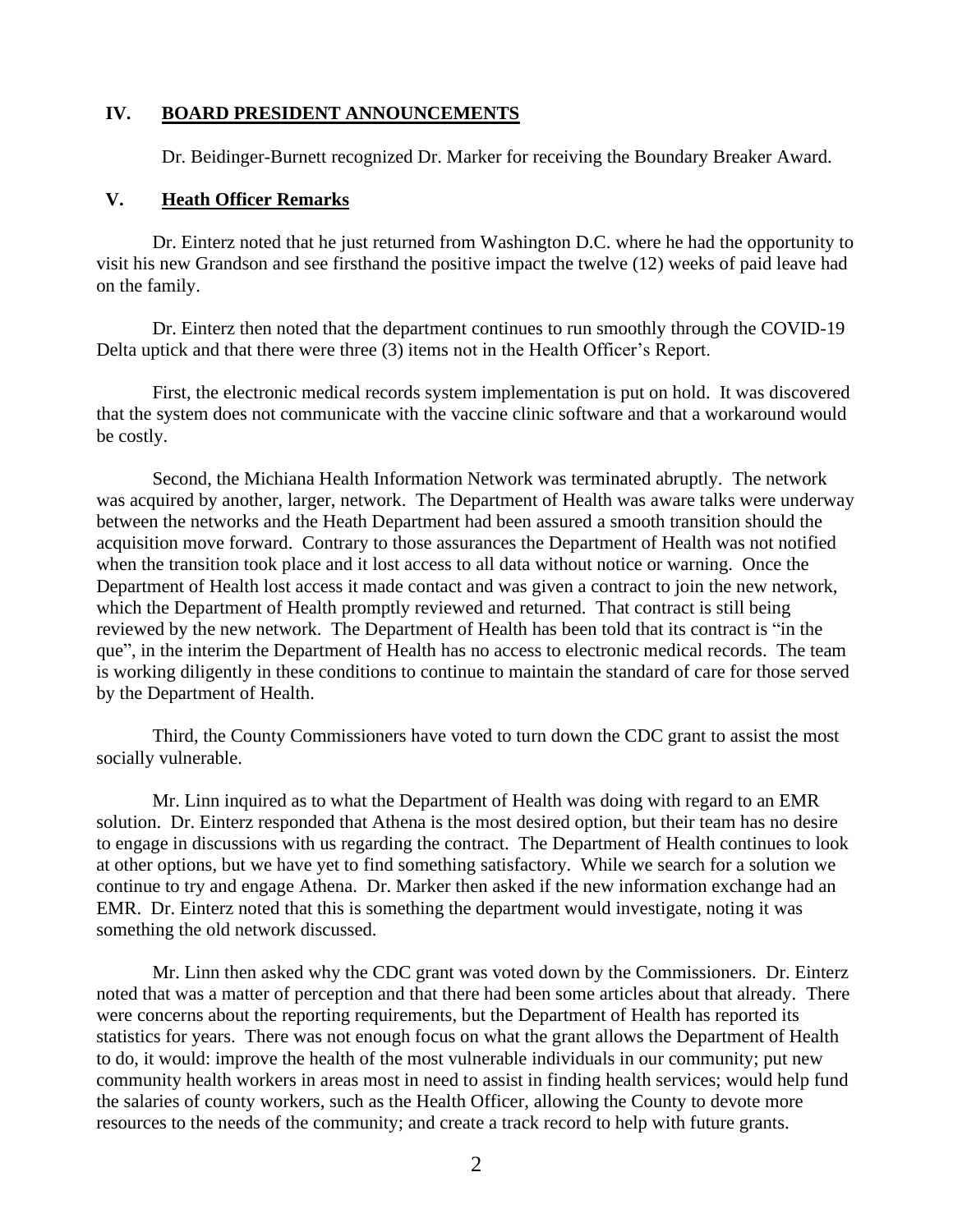Dr. Kirsch noted that this is the same grant rejected by Elkhart County and voiced her support for Dr. Einterz and the grant. Dr. Einterz noted that the Department of Health has had community health workers for a year, and the commissioner's rejection of the CDC grant has had a negative impact on morale within the Department of Health.

Dr. Beidinger-Burnett stated that the commissioners meeting was recorded if anyone was interested in watching to gain insight into the decision. Ms. Dean noted her support for the grant and inquired as to the date of the council meeting that was being scheduled to vote on the grant. Dr. Beidinger-Burnett responded that the meeting was at 5:15 next Tuesday.

Dr. Shoemaker asked if the reasoning for turning down the grant was the same as in Elkhart. Dr. Einterz stated we would have to go back through the recording to find the answer to this and noted that Commissioner Kostielney voted in favor of the grant.

Mr. Linn then praised the Department of Health's ACE's work. Dr. Einterz said credit went to Ms. White and her team for its leading-edge work on adverse childhood factors. Dr. Einterz then let the Board know that there is a party tomorrow for the volunteers and staff to show appreciation for their efforts throughout COVID-19.

Mr. Linn then recognized Neiko Rust, RN for an award recognizing her immunization work. Dr. Einterz noted the award and that the work of Neiko Rust, RN was noticed in Indianapolis.

### **VI. DEPUTY HEALTH OFFICER PRESENTATION**

Dr. Fox started by saying the COVID-19 numbers have been stable over the last month. The Indiana Department of Health had a strike team in St. Joseph County. Testing numbers have also been steady and wait times for testing have dropped. Dr. Fox said hospitalizations from COVID-19 have also started to fall and they never reached the level of last year. Dr. Fox noted that there has not been an increase in COVID-19 as a result of in person stadium attendance at Notre Dame football games. This seems to match with data from other areas which have had in person stadium attendance.

Dr. Fox then noted that the vaccinee should be approved for children as young as five (5) years old in the coming weeks along with boosters for at risk populations who have already been fully vaccinated.

Dr. Shoemaker noted the emergency rooms still have considerable waits due to staffing issues. Many nurses have left the profession due to COVID-19 and the National Guard is helping in Elkhart. Dr. Kirsch noted that emails from hospital systems say that the hospitalization rate is still high in Elkhart and Marshall Counties and that the majority of hospitalized COVID-19 patients are unvaccinated. Dr. Fox responded that the St. Joseph County Department of Health's reported data is limited to St. Joseph County, which is fairing a bit better than other counties across the region.

Ms. Dean asked what was being done to prepare for flu season. Dr. Fox responded that last flu season was mild as a result of COVID-19 measures and stated that the Department of Health is unable to offer multiple vaccines in our COVID-19 clinics. As a result, individuals will need to rely on their primary care providers and other outlets, such as pharmacies.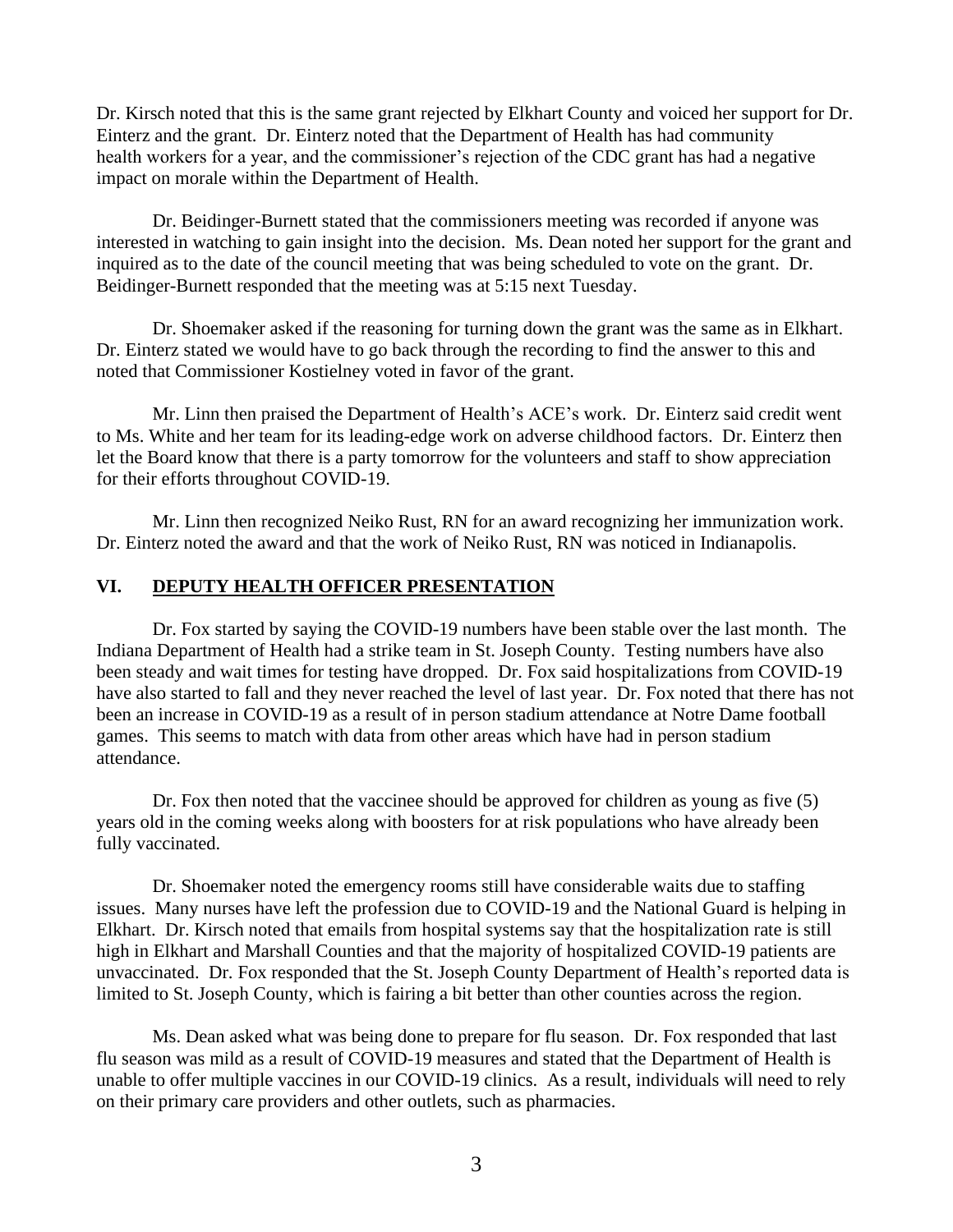Dr. Kirsch said Benton Harbor has lead in the water and asked if this was a concern in St. Joseph County. Mr. Espich responded that there are still a few old service lines in use in St. Joseph County, those lines are monitored and as long as they are properly treated there should be no concern until they can be replaced. Mr. Espich then noted that the EPA has a program in place requiring the monitoring and replacement of those old lines and that the municipalities in our area are in compliance with the EPA requirements. Dr. Marker then asked if Mr. Espich was comfortable with the process. Mr. Espich responded that the Department of Health does not have a say in the regulation of water utilities, which is between municipalities, the State of Indiana, and the EPA. Dr. Marker expressed concern that we need to make sure our community is safe. Dr. Beidinger-Burnett asked if we could reach out to the municipalities and Mr. Espich said he would.

#### **VII. NEW BUSINESS**

There was no new business.

#### **VIII. OLD BUSINESS**

Dr. Beidinger-Burnett stated the parental leave policy was up for discussion. Dr. Shoemaker expressed his concerns that the plan is more generous than other plans and is more than what taxpayers should have to pay for. Mr. Linn agreed saying he would support six (6) weeks, which is what the University of Notre Dame does.

Dr. Kirsch asked why the parental leave plan would cost money. Dr. Shoemaker responded that employees need to fill the role of their counterparts on leave so the Department of Health would pay the person who is on leave and the person covering to do the same job. Dr. Shoemaker then questioned if a position is necessary if someone can be absent from that position for three (3) months. Dr. Shoemaker said it is a great program, but that it is too rich and that he would go along with a six (6) week program like the University of Notre Dame has.

Ms. Dean stated that she supports twelve (12) weeks. She feels the Department of Health should set the standard and be the leader in what parental leave should look like. Dr. Kirsch said that Ms. Dean's point was well taken, the Department of Health should be a leader and if the County wanted six (6) weeks then they could decrease it. Dr. Migliore fully supports paid leave but expressed reservations about twelve (12) weeks and did not think it would pass. Dr. Marker said there is lots of positive data on the impact leave has on families. Dr. Marker also noted that Department of Health employees are taxpayers as well and sending this money back to them would work as a benefit to the Department of Health. Ms. Dean noted that the financial impact on families had a canceling effect and that not providing paid leave would add to the financial hardship. Mr. Linn said if money was no object then he would be in favor, but that this was too costly. Dr. Kirsch said she does not see how it is an expense.

Dr. Kirsch then made a motion, seconded by Ms. Dean to send the recommendation of a twelve (12) week paid family leave policy to the County Council. Voting in favor of the motion were Ms. Dean, Dr. Kirsch, Dr. Marker, and Dr. Beidinger-Burnett. Voting against the motion were Mr. Linn and Dr. Shoemaker. There was an abstention from Dr. Migliore.

### **IX. BOARD NOTIFICATIONS**

1. Hirings: Community Health Workers funded by the CDC grant.